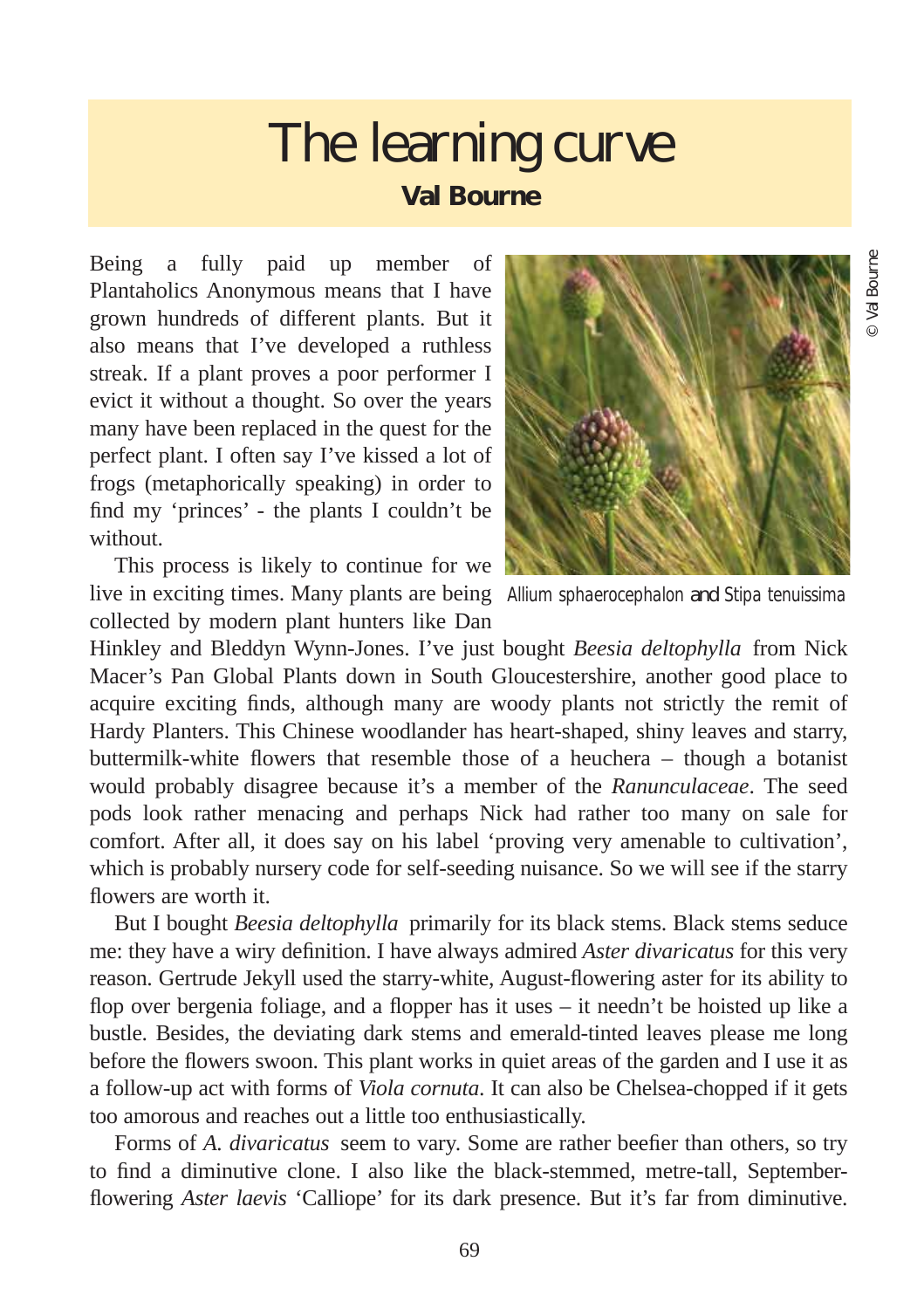

Carthusian pink

The equally tall, dark-purple-stemmed *Heliopsis helianthoides* var. *scabra* 'Summer Nights' has small orange buttons to set off the dark leaves and stems. Seeds (which may be variable) can be bought from Mr Fothergills but some nurseries have excellent forms from division.

Undoubtedly my acquisitive nature has undermined my sense of style, if I ever had one. And although I admire the lavender and boxlined beds that surround a mass-planting of a hundred pink roses I can't quite manage to do it. I don't have enough space to plant in square metres either. But I have managed to unite my

mixed ragbag of planting by using certain plants throughout different areas. Uniting the planting is the best I can hope for and (like many gardeners) I discovered the technique more by accident than design.

I fell in love with ponytail grass (*Stipa tenuissima*) and the affair developed. I first saw it, quivering amongst a berry sorbet of achilleas along with the drumstick allium (*A. sphaerocephalon*), in a show garden at Hampton Court many years ago. The moving swathe of bleached blond hair infiltrated the stiff-stemmed achilleas and played over their platformed heads like tidal water lapping over a rocky shore. But the drumstick alliums, the ones with the neat heads of green that flush to maroon, were planted deeper so that the heights of all three correlated. I knew it was a cheat. But I still admired it.

I immediately knew that my then gravel garden (which was full of stiff-stemmed eryngiums, achilleas and shrubby lavenders) needed a softer presence and I bought five plants and slotted them in that summer. They swirled through autumn and kept a presence through winter and then I combed them to get rid of the dross. The following spring new leaves appeared, grass-green, and they collected the moisture like a jewelled optic-fibre lamp. By then I had bought a packet of seeds and by early summer had dotted many more about and they took the eye over the whole area.

But my passion changed that year and (just like Toad) I moved on to the Carthusian pink (*Dianthus carthusianorum*), a willowy species with long stems topped with a cluster of clear-pink flowers. Think sweet William on an 800-caloriea-day diet and you'll be able to conjure it up. This is also variable, but the best forms are neatly formed and not too tall. This grassy-leaved dianthus produces tight, dark buds and they open (one flower at a time quite often) to produce weeks of interest. The torpedo-shaped seed pods are dark and interesting and just as beguiling as the flowers. Saving the seed is easy and new plants can be raised for next year. But with good drainage and an open situation the plants will overwinter. I also grow a shorter